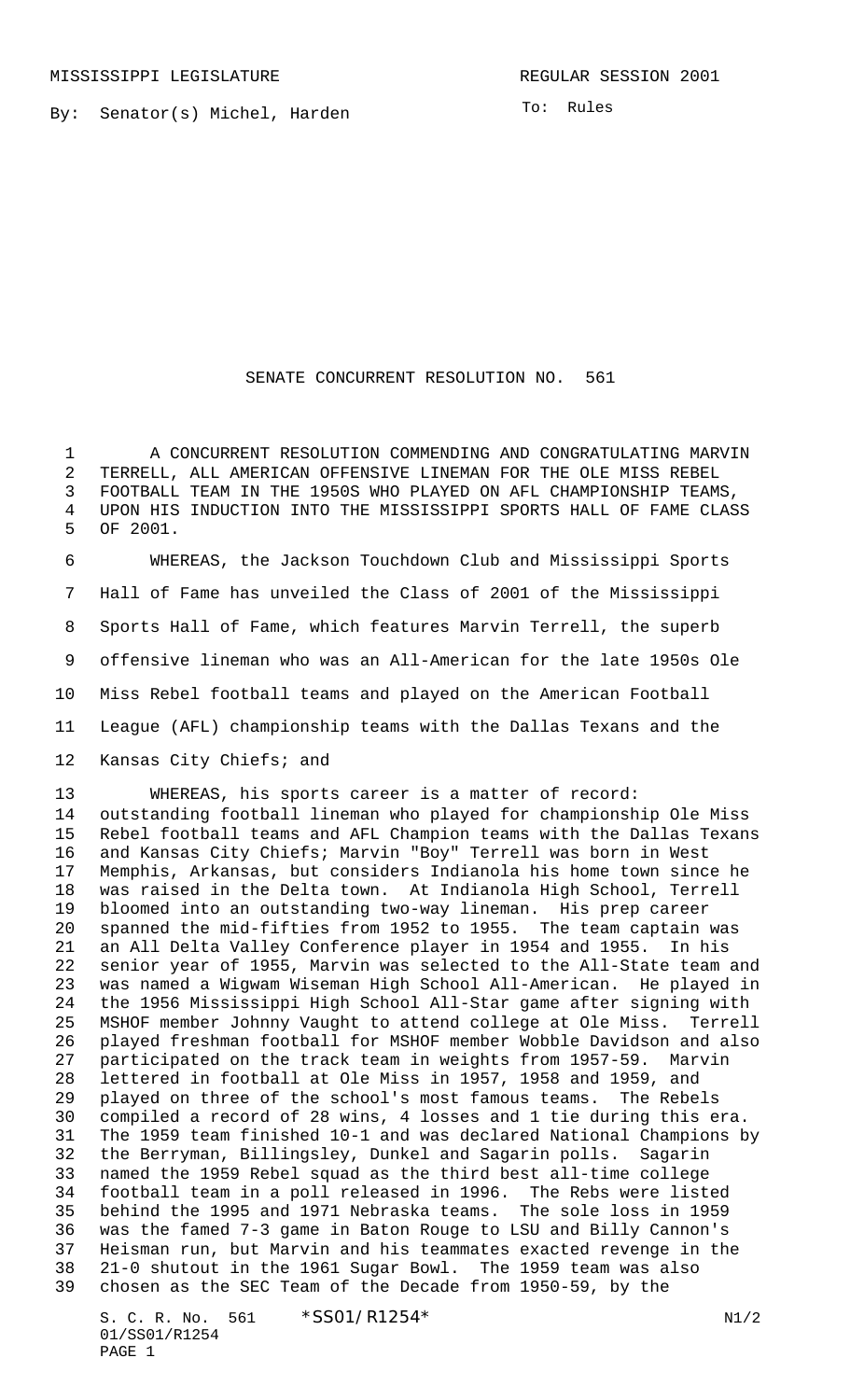Associated Press. Marvin played in two Sugar Bowls (1958 and 1960) and one Gator Bowl (1958) during his days at Ole Miss, all of which were Rebel victories. He was a crushing blocker for Coach Johnny Vaught and was a superb lineman. During his college career, Terrell stood 6'2" and weighed 235 pounds, a massive size for that era in college football. Marvin's impressive list of teammates who are also MSHOF members include Charlie Flowers, Robert Khayat, Jake Gibbs, Doug Elmore, Larry Grantham, Bobby Crespino and Billy Ray Adams. Marvin's Ole Miss coaches also include MSHOF members, Johnny Vaught, Roland Dale and Wobble Davidson. He had an outstanding senior campaign and was named SEC lineman of the week in consecutive games against Arkansas and LSU. Marvin was an easy choice to All-SEC First Team by the Associated 53 Press, UPI and the <u>Birmingham News</u>. He was also tabbed as the<br>54 Best Blocker and Best Offensive and Defensive Guard in the SEC Best Blocker and Best Offensive and Defensive Guard in the SEC. The Atlanta Journal Constitution and the Birmingham News named Marvin as the SEC Lineman of the Year. To cap off these honors, Marvin was selected as a First Team All-American by Look magazine and the Football Writers Association of America. Terrell was later placed on the Associated Press All-SEC Team of the Decade for the period of 1950-59. He started in the 1960 Senior Bowl. Marvin was drafted in the second round by NFL Champion Baltimore Colts in 1960. He was also a first round draft choice in the inaugural AFL draft by the Dallas Texans, who were owned by league founder and NFL Hall of Famer, Lamar Hunt. Terrell signed with the fledgling AFL team, thereby becoming one of the historic first groups of AFL signees in 1960. Marvin played left guard for the Dallas Texans in 1960, 1961 and 1962. He remained with the team when owner Lamar Hunt moved the squad to Kansas City taking on the nickname of the Chiefs. As a rookie in a rookie pro league, Marvin began playing behind left guard Sid Fournet, but was a starter by the end of the season. The Dallas team compiled an 8-6 record and was second in the AFL's West Division to the Los 73 Angeles Chargers, a team that would eventually feature MSHOF<br>74 member. WR Lance Alworth. Hampered by injuries, Terrell bac member, WR Lance Alworth. Hampered by injuries, Terrell backed up Fournet in his second pro season as Dallas wound up with a 6-8 mark behind the San Diego Chargers in the AFL West. In 1962, Marvin was first team left guard blocking for NFL Hall of Famers, QB Len Dawson and RB Abner Haynes. Led by head coach Hank Stram, the Texans tore through the league racking up an 11-3 mark and winning the AFL Western Division. Dallas faced the defending champion Houston Oilers in the AFL championship game on December 23, 1962. The game was played in Jeppesen Stadium in Houston and was the first AFL title contest to be shown on national television by NBC with legendary Curt Gowdy at the microphone. An overflow crowd of 37,981 witnessed the longest game in professional football history at that time, as the game remained tied at 17-17 for 77 minutes and 54 seconds, 6 quarters of football. Ironically, Marvin was on the field against Houston's Billy Cannon, the LSU star who had beaten Terrell's Ole Miss team in 1959. Marvin's teammate, safety Johnny Robinson, placed with Cannon at LSU. At the end of regulation, Stram told team captain Abner Haynes to tell the officials that Dallas wanted to defend the goal to force Houston to drive against the strong wind in the cold, misty rain. Haynes, however, fumbled the option on the coin 95 toss and told the officials that the Texans would "kick to the<br>96 clock," meaning that the Oilers would defend the goal Stram clock," meaning that the Oilers would defend the goal Stram wanted. The mistake did not matter, however, as Len Dawson, led

S. C. R. No. 561 \*SS01/R1254\* 01/SS01/R1254 PAGE 2